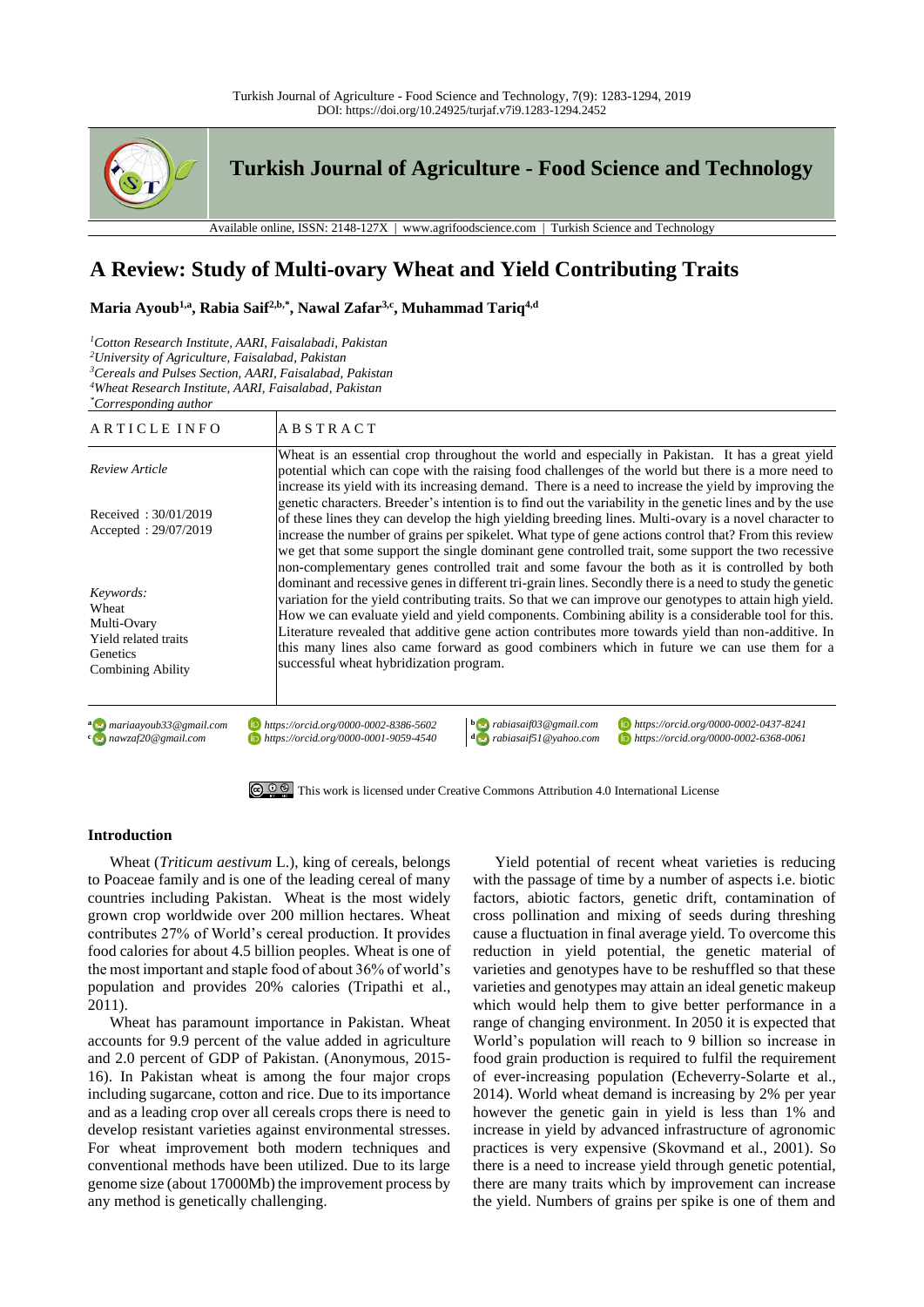to increase grain number, increase in the level of fertility of spike is required (Skovmand et al., 2001). For obtaining high grain number per spike wheat scientists used a wide genetic variability in the wheat morphological structure. Multi-ovary wheat is a novel character to increase the grain number because it has three pistils in every floret (Wang et al., 2009). Average number of grains per spikelet in our common wheat varieties is 3, if on an average 18 spikelets per spike considered then 54 grains per spike are produced. If multi-ovary produces 2 grains per floret then 6 grains per spikelet (108 grains per spike). If multi-ovary produces 3 grains per floret then 9 grains per spikelet (162 grains per spike) and most of the time multi-ovary is trigrain (3 grains per floret) because it is highly heritable character controlled by nuclear genes.

Development of genotypes with high yield is a main objective of any wheat breeder in the country and all over the world. Identification of genotypes with desirable characters and the assessment of combining ability effects for characters related to yield of a crop would be important in an effective breeding program. Therefore, development of high-yielding varieties needs detailed information of the prevailing genetic variation for yield components. One of the primary goals of any breeding program is to produce improved quality lines with high yield for release as cultivars to growers. The prerequisite to attain this goal is to find adequate amount of variability, in which desired genotypes are to be selected. Introduction of new cultivars could be done from one region to the other simply and may be used for further operation to develop breeding lines.

Therefore, thorough knowledge of the existing genetic variation is required for yield and its components for the development of high-yielding varieties. The main aim of the breeder is to find sufficient amount of variability, in which desired lines are to be selected in order to develop breeding lines for the production of new cultivars. Line  $\times$ tester analysis is powerful method to estimate the combining ability effects and gene action. This helps in selection of crosses for exploitation and desirable parents in wheat breeding program and provides information regarding genetic mechanisms controlling certain traits.

The objective of this review was to study:

- The evaluation of multi-ovary trait in wheat and how to use this novel trait in our common wheat varieties.
- Secondly evaluation of yield and yield components on the basis of combining ability effects for the selection of best combiners for a successful wheat hybridization program. Thus information attained would be useful in future for selecting desired parents and their crosses to develop an effective breeding program and enhancement of wheat yield.

## **Multi-ovary Wheat**

Multi-ovary wheat has three pistils in every floret (Wang et al. 1987), having three gynoecia in each floret results in three grains per floret (Wang et al. 2009). There is no difference in tri-grain wheat and common wheat from flower initiation to flower differentiation and development observed by light (LM) and scanning electron microscope (SEM) (Yao-zhi and Hui-bin 1989). The only difference

between tri-grain wheat and common wheat is that tri-grain wheat has three gynoecia instead of one (Wang et al. 2009). The process of megasporogenesis and embryo sac development are the same in common wheat as well as in tri-grain wheat (Wang et al. 1987). The additional pistils are present in tri-grain wheat while the primary pistil developed first (Wang et al. 1987) and differentiation of florets continue (Wang et al. 1990) so, the additional pistils are formed by periclinal division of sub-hypodermal cells in the axil of lodicules. Although additional pistils formed later but mature before blooming because the female gametophyte develops quickly (Yao-zhi and Hui-bin 1989). Normally all pistils were fertile (Yao-zhi and Huibin (1989) and productivity of additional pistils is similar to the primary pistil (Wang et al. 1990).

Sometimes some abnormal structures are formed in trigrain wheat (Wang et al. 1987).

- Additional complex spikelet formed at the base of spikelet.
- Additional florets formed in floret and also additional florets present between lodicules and additional pistil.
- Each ovary has two even three ovules.
- Double embryo sac and multicellular archesporium formed in an ovary.
- Some archesporiod cells formed on top of inner integument.
- Ovaries may fuse each other.

#### **Study of Multi-Ovary Wheat**

The multi ovary gene control the three grain trait in trigrain wheat and it is also known as multi gynoecia (Mg) gene. The Mg is dominant in nature and it is located on distal region of 2D chromosome (Wang et al. 2009). Two recessive non-complementary genes, m1 and m2 control the multi-ovary character and these genes are present on 5DS and 6BS chromosomes respectively (Shen 1992) this statement is also confirmed by Tong, and he marked the gene as mo1 and mo2 instead of m1 and m2 (Tong and Tong 1984). The multi ovary character penetrance depends on nuclear gene not on cytoplasm (Guo-hui et al. 2008).

Tong and Tong (1984) studied that multi-ovary lines of common wheat have 2-3 well developed ovaries per floret. They used the 22 lines of Chinese spring monosomic and disomic lines as female parent and a multi-ovary line as male parent. Cytological analysis of  $F_1$  hybrid progenies showed that crosses of monosomic-5D  $\times$  multi-ovary and monosomic-6B  $\times$  multi-ovary produced the multi-ovary phenotypes. All other monosomic and disomic not produced multi-ovary phenotype in their  $F_1$  generation. Hence concluded that multi-ovary character is controlled by two recessive non-complimentary genes, named as multi-ovary genes denoted by mo1 and mo2 and they are located on 5D and 6B chromosomes, respectively.

Wang et al. (1987) selected a new type of wheat which has three pistils in every floret and known as trigrain or multi-ovary wheat. The process of megasporogenesis and embryo sac development are the same in common wheat as well as in trigrain wheat. The additional pistils are present in trigrain wheat while the primary pistil developed first.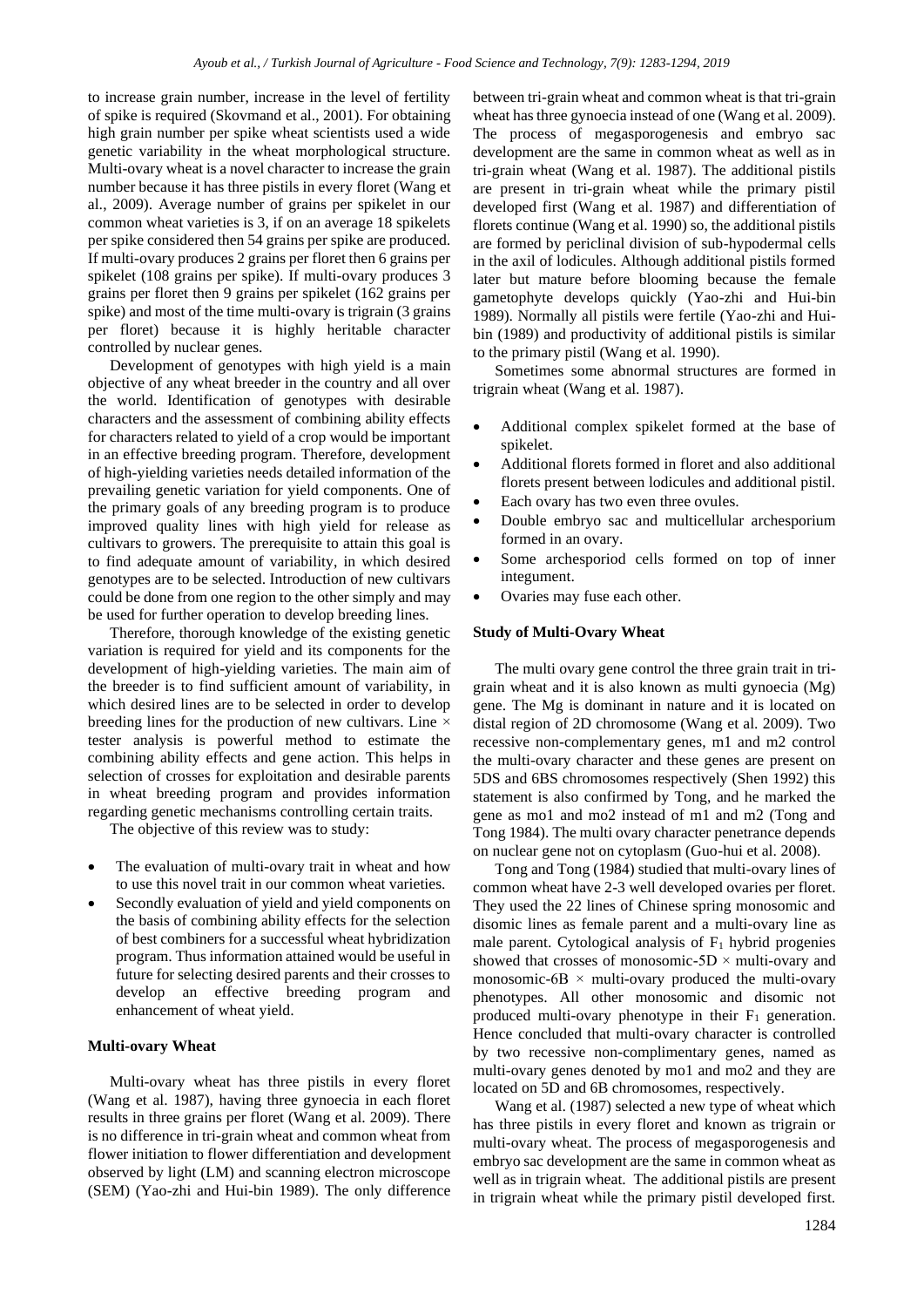Sometimes some abnormal structures are formed in trigrain wheat.

- Additional complex spikelet formed at the base of spikelet.
- Additional florets formed in floret and also additional florets present between lodicules and additional pistil.
- Each ovary has two even three ovules.
- Double embryo sac and multicellular archesporium formed in an ovary.
- Some archesporiod cells formed on top of inner integument.
- Ovaries may fuse each other.

Yao-zhi and Hui-bin (1989) investigated the phenomenon of flower development in multi-ovary wheat by LM and SEM. They concluded that there are no differences in multi-ovary and common wheat from flower initiation, emergence of lodicules and flower differentiation to development of flower. The additional pistils are formed by periclinal division of sub-hypodermal cells in the axil of lodicules. Although additional pistils formed later but mature before blooming because the female gametophyte develops quickly. Normally all pistils were fertile.

Wang et al. (1990) used the scanning electronic microscope and paraffin section method to study the differentiation process of florets and the three pistils of trigrain wheat. It is observed that the differentiation process of florets in a trigrain wheat is just the same as in common wheat, but floret differentiation does not stop after the formation of lodicules and primordia of stamen and pistil and other two additional pistils are gradually formed by periclinal division of sub-hypodermal cell in the axil of lodicules. According to their origin, the additional pistils are without carpellody and different from the primary pistil, which comes from meristem tissue at the top of the floret. Although the additional pistils occur late, they achieve maturity and get normal fertility as the primary pistil does during the blooming, that they develop quickly after style-formation.

Shen (1992) made the crosses between "Chinese Spring" monosomic lines and multi-ovary line for localization of gene multi-ovary on chromosome and chromosome-arm in common wheat. The results showed that two recessive non-complimentary genes controlled the multi-ovary trait and they were found to be on chromosomes 5D and 6B, and they are named as m1 and m2 respectively. It was indicated that m1 and m2 genes were located on the chromosome 5DS and 6BS respectively as result of ditelosomic analysis of F1 made by reciprocal crosses.

Huibin et al. (1992) observed that the development of male gametophyte and microsporogenesis are same in common wheat and in trigrain wheat. Sometimes abnormalities were seen e.g. chromosomes spread outside the equatorial plate, micronuclei and chromosome bridges were found in meiosis. During anaphase II naked nucleus, macronucleus, micronucleus and polyad were appeared. In trigrain wheat during male gametophyte development i.e. large microspores, multinucleate pollen, homogenous 2 or 3nuclei pollen, forked 2-celled pollen and 3-sperms pollens were observed.

Shou-cai et al. (2002) study the heterosis and utilization of multi-ovary wheat by developing hybrids of multi-ovary wheat. The results showed that: The heterosis of plant height, kernels per head, grain weight per plant, 1000 kernels weight decreased in this order. Hybrid of multiovary wheat had very high heterosis in the grain weight per plant, there is a 32.71% increase of yield as compared with the average of both parent in 18 crosses, among 12 crosses increased 3.41-42.84%. The heterosis mainly showed higher kernels per head, the application of multi-ovary wheat should strengthen the improving of other agronomic characteristics.

Shou-cai et al. (2007) evaluate the genetic background of multi-ovary character in wheat by developing near isogeneic lines lines (NIL). They develop two NIL, M04309-1 and M04309-3 by using duoII as donor parent and 77(2) as recurrent parent that are dwarfing sterile wheat genotypes. They used acid polyacrylamide gel electrophoresis (APAGE) to analyze the location of multiovary gene through successive backcrossing and crossing. They concluded that both NIL was highly genetically stable for multi-ovary wheat.

Guo-hui et al. (2008) concluded that multi-ovary character penetrance is due to nuclear gene. They used multi-ovary varieties of homonucler-homoplasmic, heteronucler-homoplasmic and homonucler-heteroplasmic with different *Aegilops* cytoplasm to improve hybrid seed production of wheat. They used the software DPS7.05 for analysis of variance and results showed that penetrance of first, second and third grain per floret have no significant differences in case of homonucler-homoplasmic and homonucler-heteroplasmic multi-ovary varieties. While in case of heteronucler-homoplasmic multi-ovary wheat varieties penetrance showed significance.

Wang et al. (2009) studied the inheritance pattern of three grain trait in wheat. They described that this trait is controlled by a single dominant gene from analysis of segregation of cross between IGDB-TW (trigrain wheat)  $\times$ Chinese Spring and that gene was marked as Mg (multiple gynoecia gene). They tested about 339 microsatellite markers by bulked segregation analysis (BSA) to identify the SSR markers linked with Mg gene. Six SSR markers were linked with Mg gene on chromosome 2DL. They also detected that Mg gene was located on distal region of chromosome 2DL by using 2D deletion lines of Chinese Spring.

Dong-xu et al. (2010) study the multi-ovary character a new peculiar property of wheat, had an improvement of grains per spike obviously, and could improve the propagation efficiently. They develop 23 NILs of multiovary wheat and 42 pairs of SSR primers were selected. The results of SSR analysis showed that:

- 92 bands produced as a result of amplification of 42 pairs of SSR primers, 53 bands (57.61%) were polymorphic and 30 pairs (71.43%) of primers were polymorphic.
- The genetic similarity coefficient of NILs and their recurrent parents was between 0.77 and 0.95, with an average of 0.88.
- Cluster analysis revealed NILs and their recurrent parents into 7 clusters with the similarity coefficient of 0.84. 70.83% of them were clustered into the first cluster; the first cluster included 3 subclasses.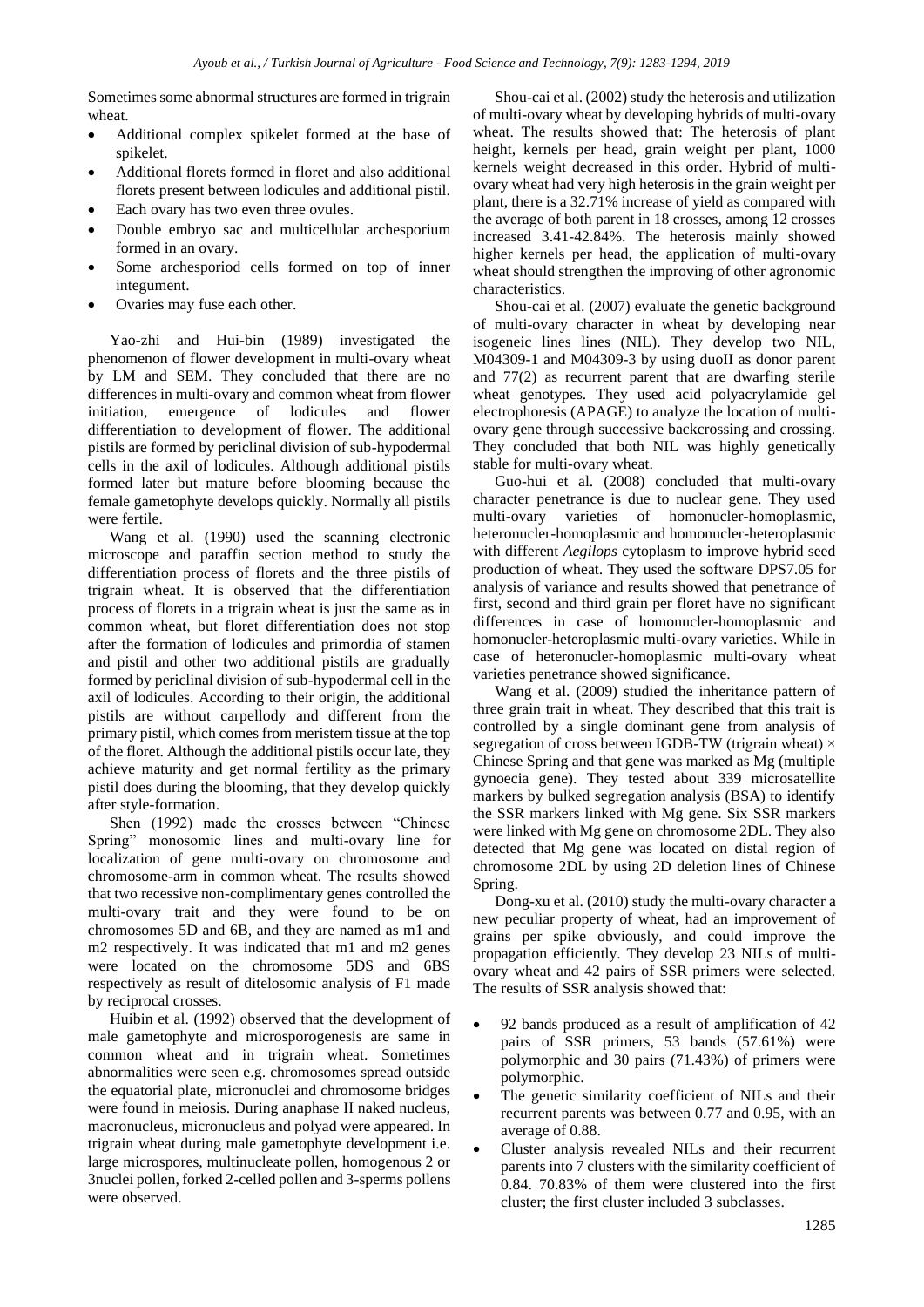The multi-ovary material 2008H69 was the least different with the recurrent parent and was clustered into a small class with the similarity coefficient of 0.93.

Xian Fang et al. (2011) a distinctive germplasm of wheat having multi-ovary character is used for seed production of hybrid wheat because it has more grains per spike. They construct NILs of multi-ovary and mono-ovary lines from BC4F3 by using SSH technique. 12 genes were choosing to analysed the expression patterns by RT-PCR. There were eight genes showing significant differential expression between multi-ovary and mono-ovary lines. At 1∼12mm developmental stages of ears the genes were significantly up-regulated and the expression level is high in stem shoot meristem than any other tissues. This showed that genes differentially expressed in multi-ovary and mono-ovary lines may participate in diverse biochemical and physiological processes that might be responsible for the formation of the multi-ovary characteristic.

Xian Fang et al. (2011) study the expression pattern and genome structure of RPL21 gene which encodes 60S ribosomal protein. cDNA and DNA sequences of RPL21 gene was isolated from multi-ovary lines and characterized by RT-PCR. Semi-quantitative RT-PCR was used to analyze the differential expression of genes between the mono-ovary and multi-ovary lines and expression patterns of gene in different development stages of ears and different tissues of multi-ovary lines. The results showed that gene expression in  $2 \sim 4$ mm ears of multi-ovary line was higher than mono-ovary line. This gene was upregulated with the development of young ear of multiovary line and arrived at the highest expression levels at 8  $\sim$  9mm young ear stage. It was speculated that more RPL21 were needed for the growth and development of floral organ. The expression level of RPL21 genes in multiovary line was the highest in rapidly growing tissues.

Xian Fang et al. (2011) study the effect of RPS15a gene, which encode the 40S ribosomal protein S15a, on the formation of multi-ovary in wheat. The expression patterns of the gene in different material, different development stages of ears in multi-ovary line and different tissues of multi-ovary line were analysed by semi-quantitative RT-PCR. The results showed that the expression level of the gene in 2-4 mm ears of multi-ovary line was higher than that in mono-ovary line. This gene was upregulated with the development of young ear, and the highest levels of expression at period of 8-9 mm. Therefore the RPS15a gene may involve in the information of multi-ovary because it differentially expressed in multi-ovary and mono-ovary lines.

Zai-jun et al. (2012) evaluated the near isogentic lines for three pistil trait by SRAP markers. Three pistil (TP) trait is an important mutant trait in wheat breeding. They used 3 pistil material as donor parent and 4 recurrent male parents were Chinese Spring, Chunmai 28, Mianyang 29 and Neimai 9. 4 NILs (CSTP, CM28TP, MY29TP and NM9TP) were developed after backcrossing for 7 generations and then selfing for 4 generations. Genetic distance and genetic similarity were compared and analyzed by SRAP markers. The results revealed that:

• 120 pairs (93.8%) of primers create polymorphic bands and about 638 bands (65.2%) were polymorphic out of 128 pairs of SRAP primers amplified 978 bands.

- The genetic similarity coefficients were 0.9346, 0.9397, 0.9070 and 0.8732 for CSTP, CM28TP, MY29TP and NM9TP with their recurrent parents respectively.
- CSTP and CM28TP were clustered into a small class having 0.93 similarity coefficient because cluster analysis revealed that CSTP and CM28TP showed less differences with their recurrent parent.

Zai-jun, Y. and P. Li-juan et al. (2013) analysed the heritability of some main agronomic traits in three pistil mutants of wheat. They choose nine characters i.e. plant height, spike length, internode length below spike, stem diameter, flag leaf length, flag leaf width, the second top leaf length, the second top leaf width and spikelet numbers and calculated these characters in blooming stage. The results revealed that broad sense heritability for nine characters were high, 63.38% to 96.53%. Plant height, spike length, inter node length below spike, flag leaf length and the second top leaf length were controlled by additive gene effect because these traits had high narrow sense heritability, so these characters could be selected in early generations. While other agronomic traits stem diameter, flag leaf width and the second top leaf width could not be selected in early generations because these had less narrow sense heritability.

### **Combining Ability**

1286 The concept of combining ability is important in designing plant breeding programs. It is especially useful in testing procedures, where it is required to study and compare the performance of lines in hybrid combinations. Combining ability or productivity in crosses is defined as the ability of parents or cultivars to combine amongst each other during the process of hybridization so that favourable genes/characters are transmitted to their progenies. Two type of combining ability, general and specific, have been recognized in quantitative genetics. Specific combining ability is defined as the deviation in the performance of hybrids from the expected productivity based upon the average performance of the lines involved in the hybrid combination, whereas general combining ability is defined as average performance of a line in series of crosses. According to Sprague and Tatum (1942), general combining ability is due to genes which are largely additive in their effects and specific combining ability is due to genes with dominance or epistatic effect. Rawlings and Thompson (1962) used line  $\times$  tester analysis to estimate GCA and SCA of inbred parents. Since the development of new cultivars through hybridization is a continuous process, information on combining ability of new cultivars remains important. Line  $\times$  tester analysis of combining ability was developed by Kempthorne (1957). Line  $\times$  tester can be efficiently used in order to evaluate large number of parents for general and specific combining ability. The same scheme to calculate the combining ability effects in wheat and other species has been previously described by Narro et al. 2003 and Shoran et al.*,* 2003. Combining abilities (GCA, SCA) may be estimated based on the data from the experiments with  $F_1$  and  $F_2$  hybrids (Cox and Murphy 1990; Oettler et al. 2001; Acquaah, 2006). In this study, the  $F_2$  hybrids were analysed as it was necessary to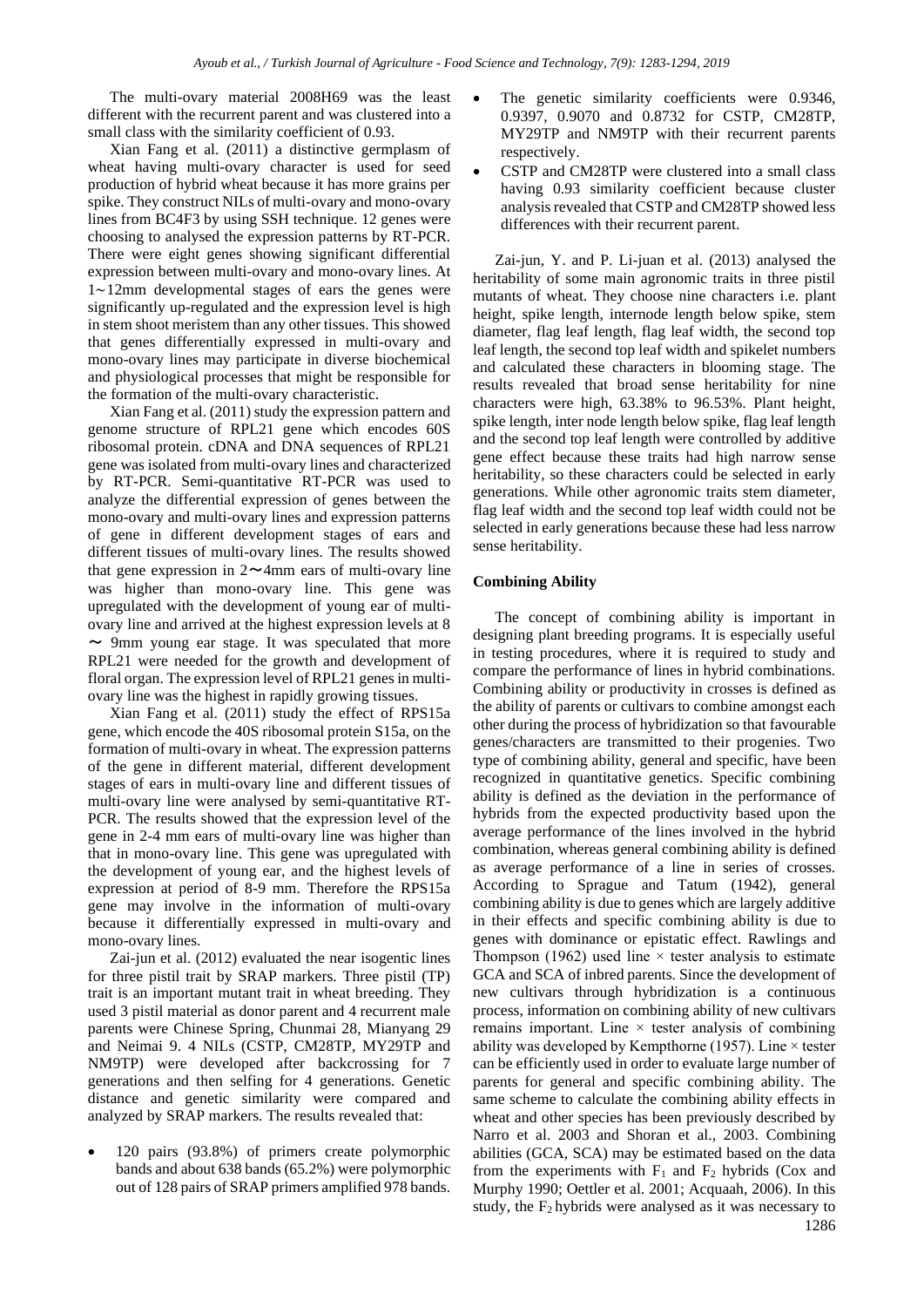obtain sufficient amount of grains to determine the rheological properties. As it is known in  $F_2$  hybrids 50% of loci are in heterozygous state. The selection and development of new genotypes of a particular crop is a continuous need due to natural segregation of parental characters.

#### **Study of Yield Related Traits**

Cheema et al. (2007) studied gene action for grain yield and some economic characters in 25 crosses of spring wheat under arid conditions. Results revealed highly significant genotypic differences for traits like No. of tillers, length of main length, No. of spikelets, No. of seeds, 1000 seed weight and seed yield. Analysis of combining ability showed that variances of SCA were significantly greater than GCA and reciprocal effects. In all characters under study, main part of the total mean square was attributable to the specific combining ability effects representing that these traits were mainly controlled by non-additive gene action. Crosses GPW-272  $\times$  GPW-36, GPW-272  $\times$  GPW-37 and GPW-273  $\times$  GPW-37 found as good specific combiners to produce segregants with greater No. of tillers, No. of seeds and maximum grain weight summarizing in production of wheat genotypes with high yield for arid regions.

Gorjanovic and Balalic (2007) used the line  $\times$  tester analysis to study the combining ability and gene effects in durum wheat for some characters like spike length, plant height and No. of spikelets/spike. Results showed that in the inheritance of plant height, number of spikelets/spike, non-additive genes have important role than additive genes. Variety Belfugito was best general combiner for No. of spikelets/spike and plant height and combined good in two hybrids: Belfugito  $\times$  Alifen and Belfugito  $\times$  Yavaros 79. Most of the studies concluded that two genetically different genotypes, having one genotype as a good general combiner, when crossed they shows good specific combining ability (SCA) effects.

Kamaluddin et al. (2007) analyzed the wheat genotypes along with their  $F_1$  and  $F_2$  generation for Characters like seed yield/plant and 1000 seed weight. Component analysis showed significant effects for general and specific combining ability in  $F_1$  and  $F_2$  generations for the characters under study. For all measured characters the effects of GCA were significant than SCA, showing the preponderance of additive genetic effect. Cross combinations exhibiting high specific combining ability effects for yield and seed weight were seen to be originated from parents having different general combining ability effects. The single seed descent method could be used to determine additive genetic effects while dominance genetic effects could be prominent for hybrid development in wheat breeding programs. Among the parents, genotypes from the International Maize and Wheat Improvement Center (CIMMYT) and South Asia were best general combiners for grain filling duration. Similarly, cross combinations including different parents from CIMMYT and South Asia exhibited significant specific combining ability effects for different characters.

Khan et al. (2007) evaluated the wheat genotypes for combining ability analysis. Data were recorded for yield contributing traits from  $F_1$  generation. Non-additive gene effects were functioning for number of tillers/ plant and 1000-grain weight. While plant height, number of grains/spike and grain yield/plant were controlled by additive gene effects. For grain yield, 1000-grain weight, number of tillers/plant and plant height "Uqab 2000" proved to be good general combiners. While V-00055 showed good general combining ability for plant height and No. of grains/spike. When grain yield was concerned then the cross "SH-02  $\times$  Uqab 2000" and its reciprocal and "V-00125  $\times$  V-00055" were best specific combiners for all yield related characters.

Memon et al. (2007) evaluated genetic mechanisms viz., coefficient of variability (Cv), genetic variance (Vg), heritability percentage (h2%) and genetic advance (GA) in some yield related quantitative traits. Highly significant differences were observed for characters under study among all the genotype. Different responses for various characters had been observed among all crosses. In progeny Khirman  $\times$  RWM-9313 high genetic advance with maximum heritability were obtained for plant height, spikelets per spike and grains per spike. Progenies of two crosses Soghat-90 × Sarsabz and Marvi-2000 × Soghat-90 presented high heritability with more No. of tillers/plant, spike length and grains/spike. High grain yield with more No. of tillers/plant were observed in a parental line Khirman.

Suleyman and Akguni (2007) made crosses between 6 lines and 7 tester bread wheat (*Triticum aestivum* L.) cultivars by line × tester in 1999-2000 growing at konya, a representative part of central Anatolia, in order to study combining ability and genetic parameters for yield and yield associated traits. Plant height, spike length, number of spikelets per spike, fertile tillers per plant, number of grains per spike, 1000 grain weight and grain yield per plant were determine in all parents and their hybrid progenies. The analysis of combing ability indicated that a large portion of the total genetic variation was associated with non-additive gene action. Magnitude of SCA variance was more pronounced than GCA variance for all the traits.

Dagustu (2008) introduced new germplasm in breeding programs in Turkey, three lines viz. Samsun/Bafra - 333 (SB- 333), Samsun - 46 (S - 46), Population - 311 (P - 311) and four varieties namely Pehliva, Marmara - 86 (M - 86) and Gonen, Golia in bread wheat. They crossed these seven genotypes in all possible combination. They performed genetic analysis variance, combining ability, correlations, and path coefficient analysis to evaluate characters like seed yield/ear and agronomic traits including plant height, length of spike, No. of spikelet, No. of seeds/spike and 1000 seed weight. Significant differences were obtained among genotypes and their progenies. For all parameters GCA effects were highly significant, whereas SCA effects were significant only for plant height, seed yield/ear and 1000 seed weight. General reciprocal effects for plant height and seed yield/ear and the correlations for seed yield/ear and in both years yield parameters were significant. Path analysis showed that No. of seeds had the highest effect on seed yield/ear, following No. of tillers. The genotypes S - 46 and Gonen for No. of seed and for 1000 seed weight and seed yield/ear P-311 and SB-333 exhibited positive general combining ability values in both years. They could be best in the development of genotypes with desired character in breeding programs.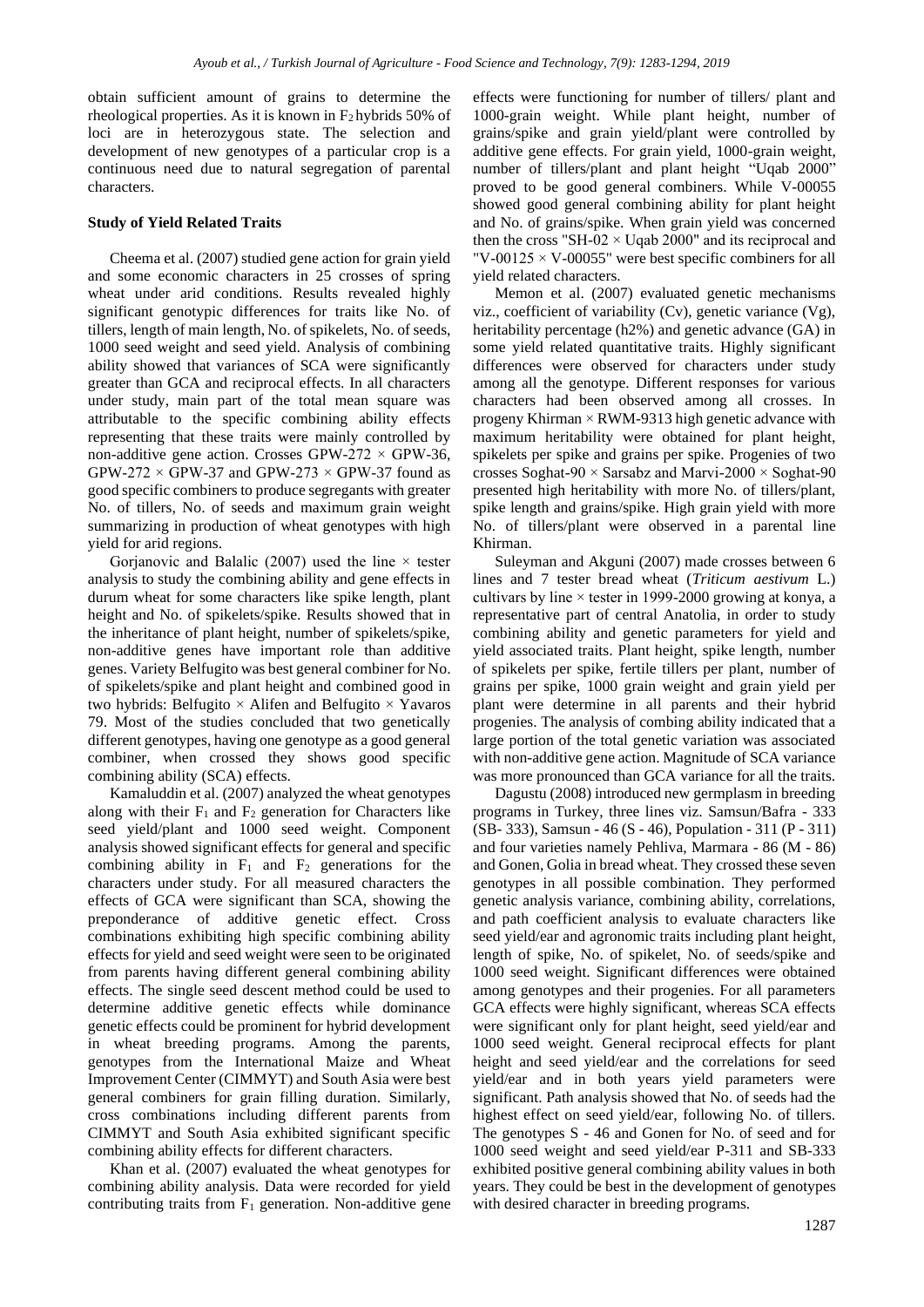Dhadhal et al. (2008) analysed the combining ability and gene action. They used 11 females and three males and crossed them in line x tester fashion in wheat. The results revealed the significance of additive and non-additive gene actions for almost all yield related traits. Grain yield per plant, days to heading, days to maturity, spike length, spikelets/spike and 1000-grain weight were inherited through additive gene action. The lines HUW 234, GW 322, GW 273, 7C Nad 63 tab's, MP 3077 and tester PBW 373 were good general combiners for yield components. For spike length, No. of spikelets/spike, No. of grains/spike and 1000-grain weight the cross Chilero x GW 173 was proved to be the best as having high specific combining ability effects.

Haq et al. (2008) evaluated ten wheat genotypes for yield components to estimate genetic advance and heritability. High values of heritability and more genetic advance have been observed for No. of grains/spike, 1000 grain weight and grain yield/plant. Spike length exhibited moderate broad sense heritability with low genetic advance. Moderate heritability estimates proposed that selection should be postponed to advanced generations for this character. Low genetic advance indicates slight chances of improvement of this trait in succeeding generations.

Kashif and Khan (2008) evaluated seven wheat genotypes to detect combining ability effects for yield associated characters i.e. plant height, effective tillers, spikelets/spike, kernels/spike, 1000-kernel weight and yield/plant. Plant height showed high additive and over dominance variance under both sowing conditions. They reported that best general combiner for effective tillers, spikelets/spike, kernels/spike and yield/plant was GA-2002. For 1000-grain weight the best combiner was Chenab 2002. Cross  $GA-2002 \times SH-2002$  was proved as a valuable in selection of high yielded genotypes.

Mahpara et al. (2008) conducted an experiment to analyse combining ability among Shahkar-95, Parwaz-94, Iqbal-2000, Uqab-2000, MH-97, 4072 and Punjab-96. They examined different plant morphological characters like leaf area, plant height, tillers/plant, peduncle length, extrusion length, spike length, spikelet/spike, spike density, grains/spike, 1000-grains weight and grains yield/plant. There were significant differences for GCA and SCA among genotypes. The greater magnitude of  $σ2g$ than σ2s for all characters was detected except for grain yield/plant and plant height, representing that additive gene action had importance in the inheritance of characters. It was evident that non-additive gene action contributed in the inheritance of grain yield/plant and plant height. Varieties Punjab-96, Uqab-2000, Iqbal-2000 and MH-97 were best general combiners for nearly all studied characters, correspondingly. Hybrids Iqbal-2000 × Parwaz-94, Parwaz-94  $\times$  Uqab-2000 and Punjab-96  $\times$  4072 appeared to be the best specific combiners.

Oettler et al. (2008) reported that eight agronomic characters and determine their general and specific combining ability variance. They conducted line x tester study containing six female lines and four testers and evaluated  $24 \text{ F}_1$  hybrids with their parents at two places. For grain yield specific combining ability effects were significant and its value ranged from 4.6 - 6.8 dt / ha. Most of the variation was explained by general combining ability  $\times$  place interaction. Predominant general combining ability effects were observed for thousand grain weight. In FN most of the variation was due to specific combining ability and interaction with places, while for plant height negligible interaction was reported.

Akbar et al. (2009) estimated combining ability effects for some agronomic characters in wheat through line  $\times$ tester analysis. Four varieties/lines were used as female (lines) named as HI666/PVN"S", HUBARA"S", Faisalabad-85 and Faisalabad-83. As a tester genotypes Faisalabad-08 PBW65 / ROER / 3 / PB6 // MIRLOW / BUC and PBW502 were used. All yield related characters including days to 50% heading, days to 50% maturity were estimated. Of these two lines that are Faisalabad 83 and Faisalabad-85 were good general combiners for various agronomic characters. The tester PBW65 / ROER /3/ PB6 // MIRLOW / BUC was shown as good general combiner for character under study in addition to grain yield. For all characters Faisalabad-85  $\times$  PBW502 and Faisalabad-83 x PBW65 / ROER /3/ PB6 // MIRLOW / BUC performed better. Ratio of Specific and general combining ability generally presented non-additive gene action for all characters. Improved genotypes with better agronomic traits were recommended by selecting advanced segregating generations of crosses.

Krystkowiak et al. (2009) conducted an experiment to evaluate the specific combing ability and heterosis effects for pant height, flag leaf area, 1000 grain weight and grain yield per plant. The experiment comprised 18 parental genotypes of wheat and  $76$   $F_2$  hybrids obtained after crossing in a line × tester scheme. Parents and hybrids were examined in a field experiment conducted in a randomized complete block design with replications. SCA as well as mid-parent heterosis effects were estimated for selected morphological traits. Out of 76 cross combinations, significant SCA effects were detected in 15 crosses for plant height and 1000 grain weight, in 30 crosses for grain yield per plant and in 10 crosses for flag leaf area. The analysis of variance showed significant both GCA and SCA variances (P<0.01) for both 1000 grain weight and grain yield per plant. Generally, SCA variances were lower than GCA, it was observed especially for 1000 grain weight.

Yucel et al. (2009) crossed five bread wheat varieties were crossed to estimate the mode of inheritance and combining ability and the correlation in physical properties of grains. Component analysis for combining ability presented that additive as well as non-additive genetic effects were governing most of the characters. Extents of GCA for all components excluding seed weight and seed height were greater than those of specific SCA. The GCA effect was more noticeable for eight out of ten characters in relation with GCA to SCA ratio. Path coefficient analysis presented that seed width, No. of seeds and seed height had the maximum significant direct and indirect effect on most of parameters. Results gained from this research would be useful for production of new wheat cultivars with good seed characters for improvement in milling and baking quality.

Saeed et al. (2010) crossed six wheat cultivars/lines viz; Baviacore, Nesser, 9247, 9252, 9258 and 9267 to develop 30 F1 crosses. They tested them along with their parents under normal and water stress conditions. They numerically analyzed some traits like No. of grains per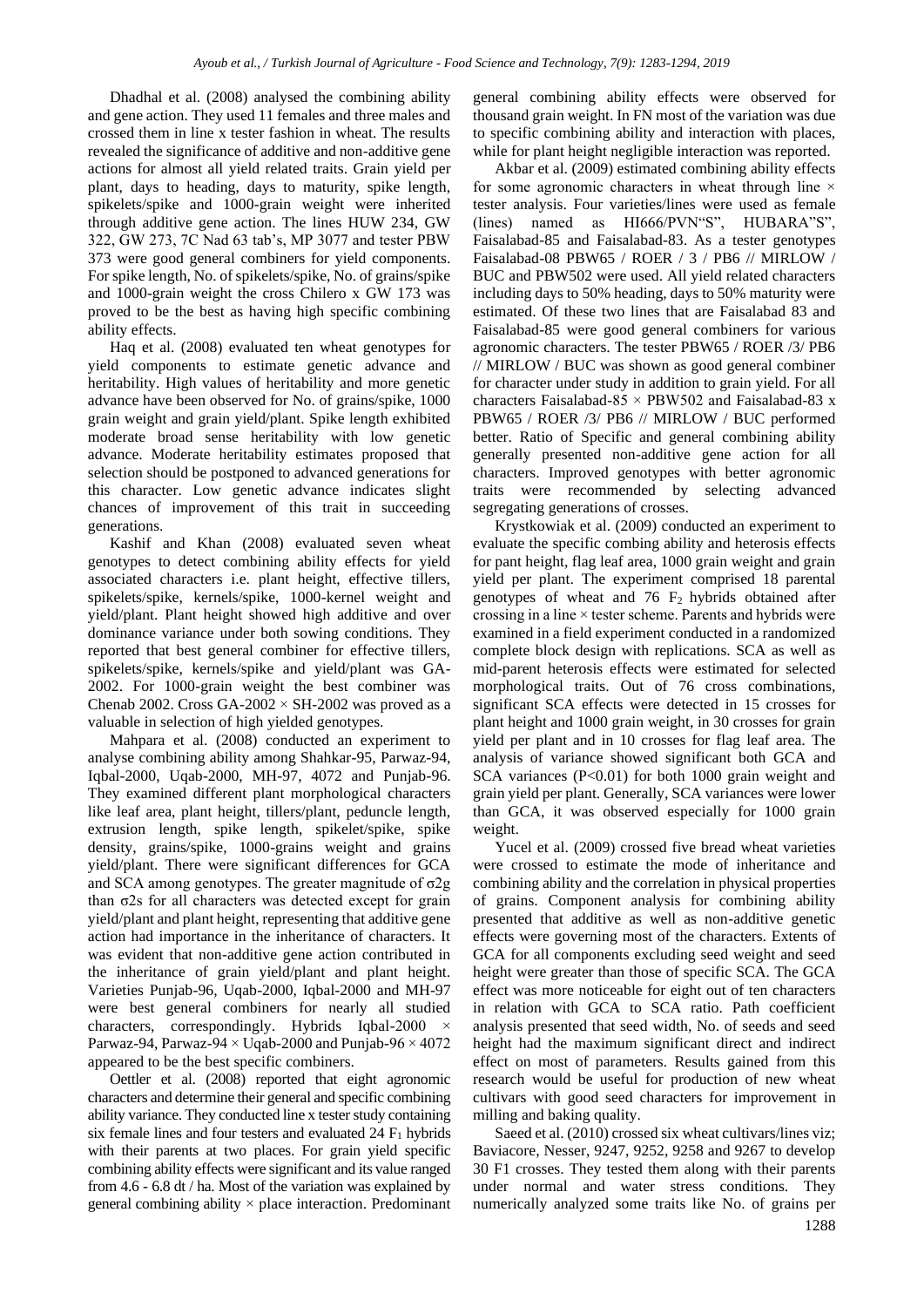spike, spike density, 100-grain weight, biological yield and harvest index. Among genotypic means differences were significant in all characters under both conditions. GCA and SCA differences were significant for all measured traits except 100-grain weight and spike density in both conditions. For No. of grains per spike and harvest index Baviacore was best general combiner under both conditions. Variety 9252 was best general combiner for 100-grain weight under both conditions. The cross  $9252 \times$ Nesser presented maximum SCA value for spike density and biological yield under irrigated while for 100-grain weight under water deficit condition. The cross combination  $9258 \times 9252$  revealed highest SCA for No. of grains per spike under irrigated although cross 9258 × Nesser under stress. For 100-grain weight the cross containing 9267 and Nesser exhibited maximum SCA under irrigated condition while spike density under stress. When grain yield and harvest index was concerned  $9258 \times$ 9247 was best specific under irrigated environment while  $9267 \times 9258$  under stress environment.

Ahmad et al. (2011) evaluated the performance of eight genotypes of wheat viz. Inqalab-91, Wafaq-2001, Tatara, Iqbal-2000, Margalla-99, Takbeer, Ghaznavi-98 and Khattakwal under early, normal and late sown conditions. Data were recorded for traits like days to heading, No. of tillers, No. of seeds, 1000 seed weight and yield/plant. For all characters highly significant genotypic differences were obtained. Analysis of variance showed significant additive and dominant genetic variances for days to heading, No. of tillers, No. of seeds, 1000 seed weight and yield/plant under early sowing conditions. Under normal sowing conditions both dominant and additive genetic components were significant for these characters. Likewise, under late sowing conditions significant additive and dominant genetic components were obtained for No. of seeds and yield/plant, whereas for 1000 seed weight only additive genetic component was significant. Genetic analysis of characters proved the contribution of additive as well as non-additive genetic effects in controlling their heredity.

Akram et al. (2011) estimated mean squares for quality and yield traits in spring wheat and their combining ability effects. Significant GCA effects were observed for characters under study except in days to maturity, while SCA effects were significant except for grain yield, flag leaf area, spikelets/spike, protein and lysine contents. The SCA mean square was greater than GCA representing the significance of non-additive gene action. Among parents, Chakwal 97 and Kohistan 97 were best general combiners for grain yield/plant. Shahkar 95 was better combiner for plant height, tillers/m2 and No. grains/spike. Cross combination Pothowar 93 x Kohistan 97 presented the highest specific combining ability effects for 1000 seed weight. For grain yield/plant maximum SCA values were observed for the cross Pak 81 x Kohistan 97.

Kapoor et al. (2011) studied the combining ability and nature of gene action for yield and its related characters in winter and spring wheat (*Triticum aestivum* L.). Ten winter wheat lines used as females were crossed with three spring wheat genotypes used as male in line  $\times$  tester mating design. Good GCA was observed in four winter wheat lines namely Drina NS 720, WW-7, China 84-40022, and Nordresprez for grain yield and three other yield related characters. Two winter wheat genotypes Raj 3765 and PBW 343 were the best general combiners for yield and its component characters. For all characters under study, mean square for SCA was more important. Cross combinations WW-7  $\times$  Raj 3765, Drina NS 720  $\times$  PBW 343, Nordresprez  $\times$  PBW 343, China 84-40022  $\times$  PBW 343 and Vir 453-47  $\times$  PBW 343 showed significant positive specific combining ability effects for yield parameters.

Majeed et al. (2011) investigated the potential of nine spring wheat genotypes for hybrid development. For hybrid development in wheat it is necessary to estimate the effects of combining ability and gene action for components of yield. They used line × tester technique to estimate the combining ability and gene action for characters estimating yield by using six wheat varieties as lines along with three testers to develop 18 F1 cross combinations. Among female varieties Chakwal-86, Chakwal-97 and Punjab-81 exhibited good GCA for most of the characters. Among varieties used as male, Pavon-76 and Faisalabad-83 showed good GCA for almost all traits. Performance of cross combinations LYP-73×LU-26, Chakwal-97×Faisalabad-83 and Chakwal-97×Pavon-76 was better for studied characters. Mean square values of GCA and SCA showed preponderance of non-additive genetic effects for all yield parameters.

Tonk et al. (2011) estimated gene effects for some agronomical characters using six generations of cross combination having two varieties Basribey and Atilla-12. Study was conducted to improve some agronomical characters of Basribey. Results of study revealed that in addition to dominance and additive gene actions, epistasis type of gene actions were significant for all studied characters due to different backgrounds of the genotypes. Due to the presence of epistasis type of gene action it would be suggested that selection will be successful in advanced generations.

Tsenov and Tsenova (2011) evaluated the combining ability and the heritability mechanisms in a group of wheat genotypes, which varied considerably by their days to heading and day to maturity. Six winter wheat genotypes were crossed in all possible combinations. During three consecutive years, the early F1 and F2 hybrid progenies were evaluated. Cultivars were assessed for combining ability and the breeding value of each combination was evaluated for these two characters. Within 5-7 days significant variations in the expression of these characters were observed among varieties. The values of general combining ability were largest as regulating the values of specific combining ability in the analysis of variance done on the whole crossing system. This was indication for dominance and additive gene effect of the genes controlling these characters. General combining ability of cultivars were directly associated to the expression of the two characters, the correlation was so high. The heritability of these characters was parallel and caused due to complex combinations of genes with additive or dominant effects. The higher magnitude of variation between parental varieties in a combination with these traits, the higher the inheritance values of days to heading and days to maturity. The regularities in the gene action and the combining ability of the varieties by days to heading were totally analogous for the character days to maturity, too. This shows that earliness could be simply assessed by days to heading. Varieties Vratsa, Obriy and Pliska, had maximum combining ability for earlier days to heading and maturity.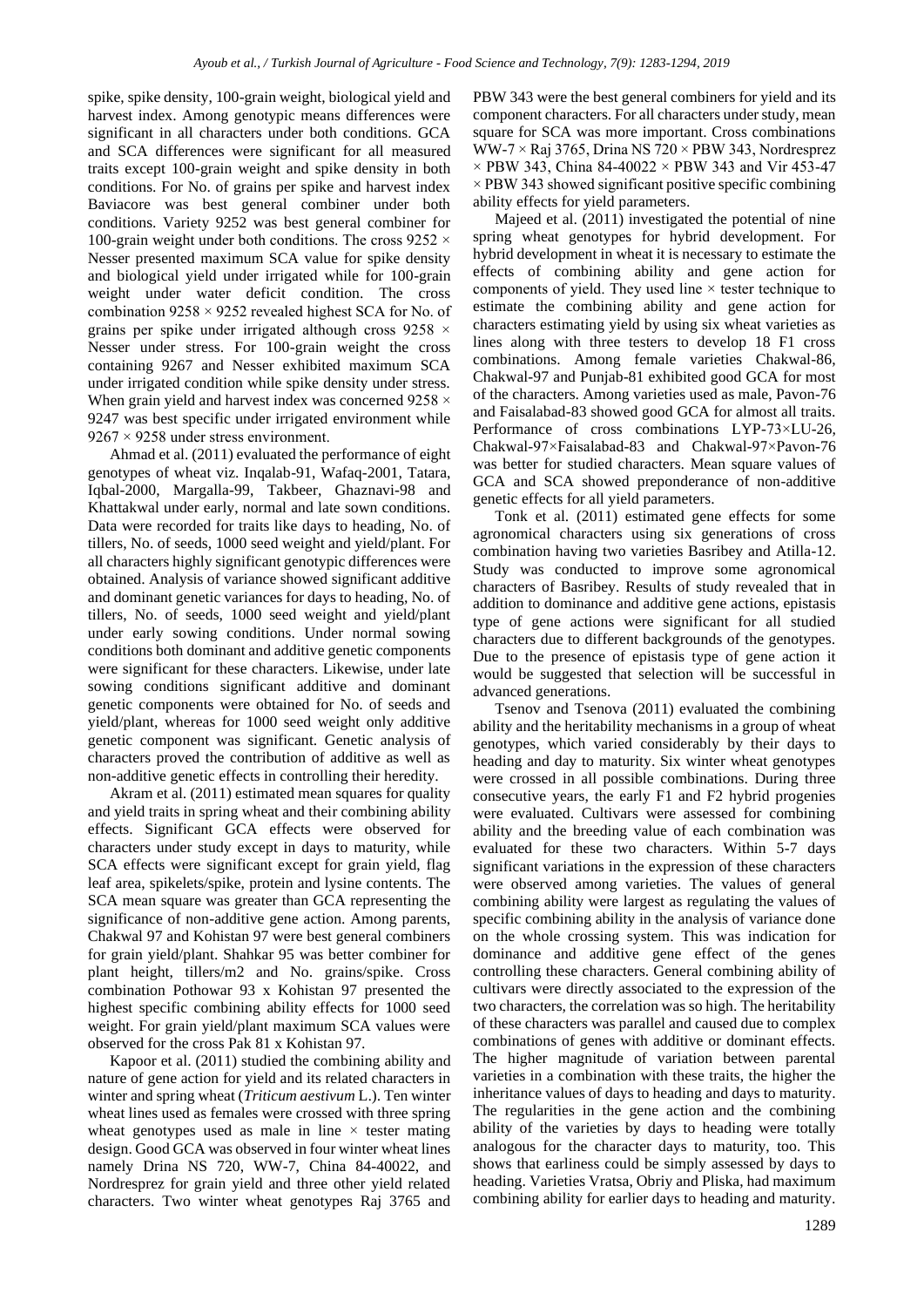Gowda et al. (2012) investigated the magnitude of mean squares of GCA and SCA effects and their interaction with environments in wheat. They evaluated four data sets generated in commercial hybrid winter wheat breeding programs with a total of 940 hybrids. In three experiments, GCA mean square for females, SCA mean square, GCA of females, environment interaction mean squares, GCA of males, times environment interaction mean square were significantly larger than zero but GCA variance for males was significant only in fourth experiment. For third experiment differences were significant among best hybrid and the best commercial cultivar. In contrast, 1.8% hybrids in second experiment and more than 21% hybrids in first and fourth experiment significantly performed the superior commercial cultivar. Therefore, selection based on general combining ability effects is favorable in hybrid development in breeding wheat.

Jain and Sastry (2012) determined the GCA and SCA for yield contributing traits. For this purpose they crossed six lines with four testers. The mean square due to general and specific combining ability revealed significant variation for most of the traits which presents the occurrence of both non-additive and additive gene effects for controlling the expression of these traits. The GCA and SCA variances ratio suggested that the presence of nonadditive gene effect was predominant for most of the traits. Varieties viz., HD-2687 and WH- 542 among lines and K-65 and Raj.-3077 among testers were adjudged the best general combiner as it depicted high GCA effect in desirable direction for yield contributing characters. Among the selected hybrids WH-542  $\times$  Raj-3077 and WH  $542 \times K$ -65 were exhibited highest magnitude of positive significant SCA effects for grain yield.

Rashid et al. (2012) evaluated six wheat genotypes to analyze the gene action for yield estimating characters. For all studied components differences were highly significant among the genotypes. The graphical representation showed that additive and partial dominance gene effects controlled the No. of tillers/plant, height of plant, awn length, heading date and yield/plant, whereas over dominance controlled the characters as weight of 1000 grains and maturity days. Epistasis was not present for all the characters. Distribution of recessive and dominant genes for yield components was also detected. In Lasani-2008 maximum dominant genes were observed for yield. It was suggested that selection should be done in early generations when additive gene action with partial dominance will be present. In contrast, in the presence of over dominance gene effects selection would be delayed.

Shabbir et al. (2012) determined the genetic mechanism in yield and related traits of *Triticum aestivum*. They crossed four females 99FJ03, Chakwal-50, T2 and Borlaug M-95 and six males Croc1/Ae.sq.205//BCN/3/2/Kauz, T23, Pak-81, Uqab-2000, GA-2002 and Margalla-99 through line x tester method. These genotypes were evaluated for days to heading, flag leaf area, plant height, tillers/m2, spike length, grains/spike, 1000-grain weight and yield/plant. For all characters significant differences were observed among the genotypes, it also suggested that these genotypes could be helpful in further upgrading of characters. 99FJ03 was best general combiner for characters under study except for grain yield/plant and days to heading. Tester Uqab-2000 was best general combiner for all characters except days to heading, tillers/m2 and yield/plant. Performance of  $99FJ03 \times Margalla-99$  was well for all characters except spike length. In the same way, for cross combination 99FJ03  $\times$  Uqab-2000 higher SCA effects were observed for days to heading and 1000-grain weight. Ratio of GCA/SCA variances showed non-additive gene action for these traits and suggested that selection will be useful in succeeding progenies.

Srivastava et al. (2012) evaluated 12 components characters in wheat through line x tester analysis by using 12 lines and 4 testers. The variances of SCA were greater than GCA for all traits representing the significance of nonadditive gene action, which may be valuable in heterosis breeding. WH542 and HD2285 were good general combiners for yield related characters like spike length, 1000 grain weight etc. So when these varieties will be used in crosses and careful selection will be done then they may have chances for getting better recombinants. Crosses like PBW459 × RAJ 3777, K9006 × UP2425and HD2285 × UP2425 possibly combined most of the yield related characters.

Zare-kohan and Heidari (2012) crossed five genotypes of wheat adl, Chamran, Shiraz, Darab2 and Marvdasht to attain genetic information for seed yield and maturity, which were examined using Griffing (1956) model. Genotypes and their F2 generations were grown at two different places. The characters of importance were grain filling duration, seed yield/plant, plant height and days to heading and maturity. Significant genotype × site interaction was observed for plant height and grain filling duration, but interaction was absent for days to heading, days to maturity and seed yield. The mean square due to GCA and SCA were significant for all the characters. Therefore, additive and non-additive gene actions were not equally involved in genetic control of researched traits. The  $GCA \times SCA$  site interaction was only significant for plant height and grain filling duration, indicating the effects of location on additive mechanisms. The Bakers ratio for days to heading 0.90 and 0.91 at Zarghan and Shiraz respectively, days to maturity 0.81 and 0.82 and seed yield 0.89 and 0.87 in both sites and for plant height 0.88 at Shiraz revealed the great significance of additive mean squares in the genetic control of these characters. The general combining ability estimates showed that Chamran for dwarfness, early heading and maturity and grain filling duration, Darab2 for dwarfness, early heading and maturity, Marvdasht for grain filling duration and grain yield showed best combining abilities. Graphical representation and the average degree of dominance indicated that all characters were controlled through partial dominance.

Beche et al. (2013) estimated the heterosis and inbreeding depression for grain yield and its parameters in crosses involving ten genotypes of wheat. Genotypes and their  $F_1$  and  $F_2$  hybrids were estimated under field conditions. The heterobeltiosis, heterosis and inbreeding depression for agronomic characters were estimated. There was a negative correlation between the heterobeltiosis and seed yield/plant inbreeding depression, representing the existence of positive additive  $\times$  additive non-allelic interactions. The mean values of seed yield/plant for the F1 and F2 generations were 20% and 10% higher,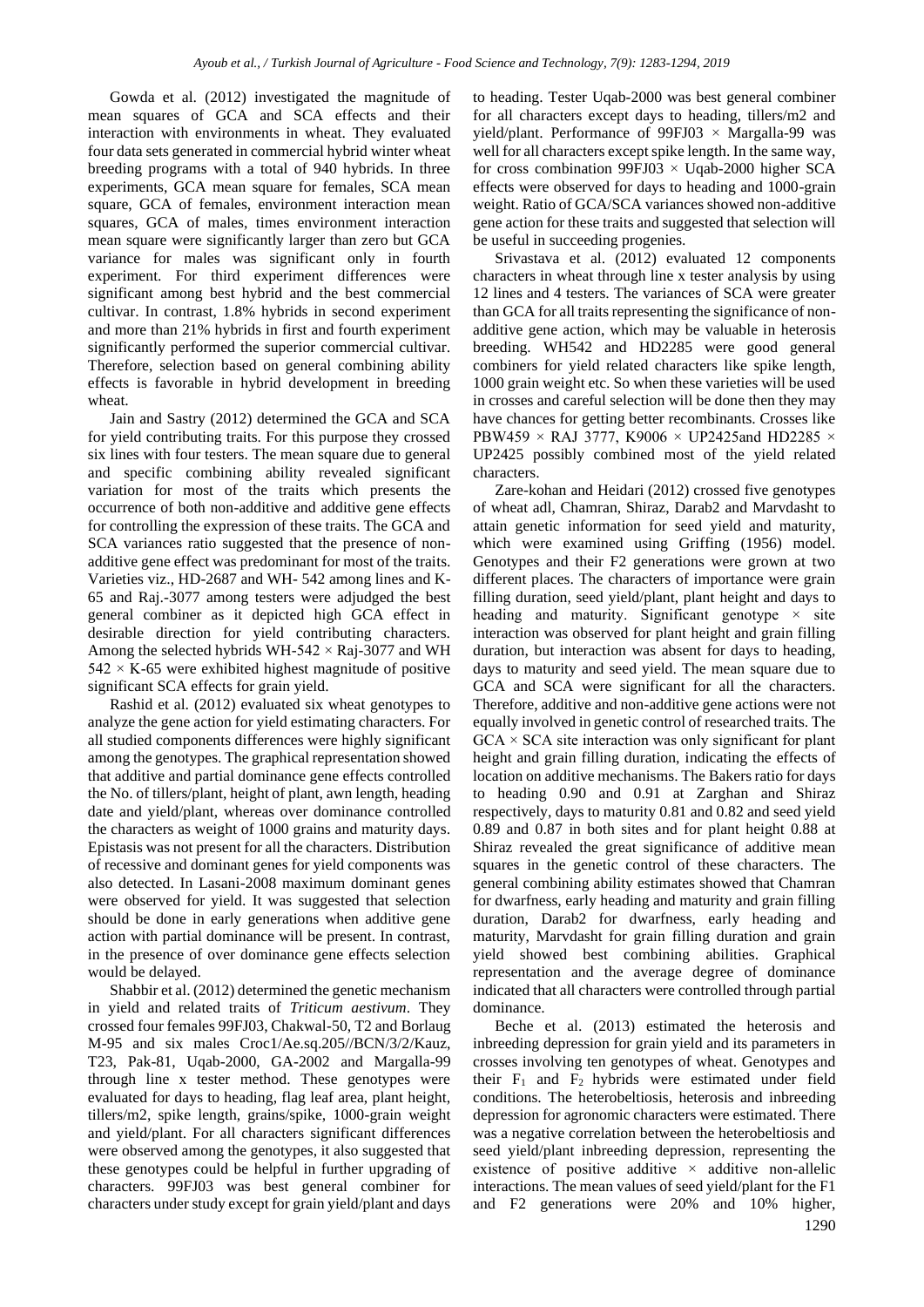respectively, compared with the parents, representing that the hybrids were superior to the parents. The heterosis of the spikes/plant in the F1 and F2 generations can be a valuable method for the indirect selection of wheat plants with an better seed weight and seed yield/plant. The research exposes good choice for separation of pure lines from the progenies of heterotic F1's and commercial exploitation of heterosis in spring wheat.

Bibi et al. (2013) crossed eight genotypes of wheat with Chakwal-50 (control) and used line  $\times$  tester analysis to study the spike traits under moisture stress conditions. There were significant differences among lines and testers for most of the characters under stress. The parent GD-153 was best general combiner for spikelets/spike, grain yield/plant and spike density, GD-171 for spike length, while GD-102 for awn length and grains/spike. Whereas, the cross GD-170  $\times$  GD-159 was best to increase spike length and the crosses GD-170  $\times$  GD-159, GD-170  $\times$  GD-189, GD-153  $\times$  GD-171 for yield components. These best genotypes and crosses can be used to develop new varieties for irrigated and rainfed areas.

Fellahi et al. (2013) crossed nine bread wheat genotypes in a line  $\times$  tester fashion. The F1's and their parents were evaluated in field conditions. Adequate genetic variability was seen for all observed traits. High mean value for grain yield was observed for A899  $\times$ Rmada, A899  $\times$  Wifak, and A1135  $\times$  Wifak hybrids than their parents. A901 and Wifak were good combiners for the No. of grains/spike. For No. of tillers and 1000-seed weight MD was good combiner. For reducing plant height HD1220 was good general combiner. A901×Wifak was best specific combiner to increase number of kernels per spike and 1000-kernel weight. AA  $\times$  MD was a best specific combiner to reduce vegetative growth period and plant height. A899  $\times$  Wifak showed the highest heterosis for grain yield, along with negative heterosis for 1000 kernel weight and positive heterosis for spike length.

Hammad et al. (2013) estimated the combining ability of five wheat genotypes viz. V-03138, V-04022, V-04189, PR-94 and 9247. At maturity, the data were recorded for plant height, tillers/plant, spike length, spikelets/spike, days to heading, days to maturity and seed index. Significant variability of combining ability estimates was observed for all traits. Higher SCA variance was measured for most of the traits describing additive genetic effect. Plant height showed non-additive behaviour and days to maturity was under control of cytoplasmic or extra nuclear genes inheritance presenting high variance component due to SCA and reciprocal effects, respectively. V-04022 possessed higher GCA estimates and proved to be best general combiner for most of the traits. Cross hybrids of V-03138  $\times$  V-04189 exhibited higher SCA for tillers per plant, days to maturity and spikelets per spike. Similarly,  $V-04189 \times PR-94$  had higher SCA values for seed index and days to heading.  $9247 \times V$ -04189 acquired high reciprocal effects followed by PR-94  $\times$  V-04022 and 9247  $\times$  V-04189 for most of the traits under study.

Lohithaswa et al. (2013) studied combining ability for yield parameters, quality related characters and rust resistance in durum and emmer wheat. They crossed five lines and seven testers in line x tester mating design. The results showed significant variances for lines, testers and line x tester for 50% heading days, days to maturity, plant height, peduncle length, spike length, spikes/m2, tillers/plant, seeds/spike, total biomass/plant, thousand grain weight, grain yield/plant, harvest index, leaf rust reaction, protein content and semolina recovery. The GCA/SCA mean square ratio revealed the presence of additive gene action for all traits except grains/spike. Lines Vijay and DK-100 and testers DWR-1006 and Raj-1555 exhibited significant GCA effects for yield related characters. In 14 cross combinations significant SCA effects for yield components were observed.

Nazeer et al. (2013) conducted an experiment on five spring wheat genotypes to observe the genetic control in the expression of different yield contributing characters. The graphical demonstration of variance and covariance showed that peduncle length and leaf area were governed through additive gene action and partial dominance. Characters like productive tillers, plant height, yield/plant and 1000 seed weight showed over-dominance. Epistatic gene actions were not present for all the characters. Presence of dominant genes was observed in genotypes Pak-81, Pasban-90, Chakwal-86 and line 9267 for peduncle length and leaf area. Dominant genes were mainly present in Pak-81, Passban-90 and Chakwal-86 for productive tillers, yield/plant and plant height. Yet, in genotype 9267 great number of dominant genes was present for 1000 seed weight. Most of recessive genes for peduncle length and leaf area were detected in genotypes Pasban-90, Pak-81and 9250. Whereas, 9250, 9267, Pasban-90 and Pak-81 possessed great number of recessive genes for productive tillers, 1000 seed weight, yield/plant and plant height. Additive gene action with partial dominance in the absence of epistasis for the characters such as peduncle length, leaf area, recommended that for desired improvement in these traits selection in early generations would be operative. While for productive tillers, plant height, 1000 seed weight, and yield/plant selection would be operational in the later segregating generation hereafter heterosis breeding may be helpful for genetic development of these characters.

Pimentel et al. (2013) estimated the effects of general combining ability and specific combining ability of wheat lines in later generations and selected superior segregating progenies. Twelve genotypes and their 36 hybrids in  $F_2$  and F<sup>3</sup> generations, attained in a partial diallel arrangement, were estimated for seed yield. In both generations GCA effect was significant. Maximum correlation (0.83) of the effects of GCA was observed among generations, but expressionless impact of generation's effects and years was obtained on the grouping of crosses. The progenies resulting from the crossing between the genotype BRS 264, IAC 364 (Tucurui III) and BRS 254 the genotypes VI 98053, UFVT1, Pioneiro and MGS 1 Alianca exhibited the highest potential for attaining superior genotypes for seed yield. The utilization of the partial diallel analysis in progressive generations is encouraging for wheat breeding programs.

Raj and Kandalkar (2013) evaluated the combining ability effects of 40  $F<sub>1</sub>s$  along with parents. Significant variances of general and specific combining ability were observed for yield estimating characters. But GCA variances for No. of productive tillers/plant, main spike weight, first inter node length and grain weight per spike and SCA variances for stem girth. The results indicated that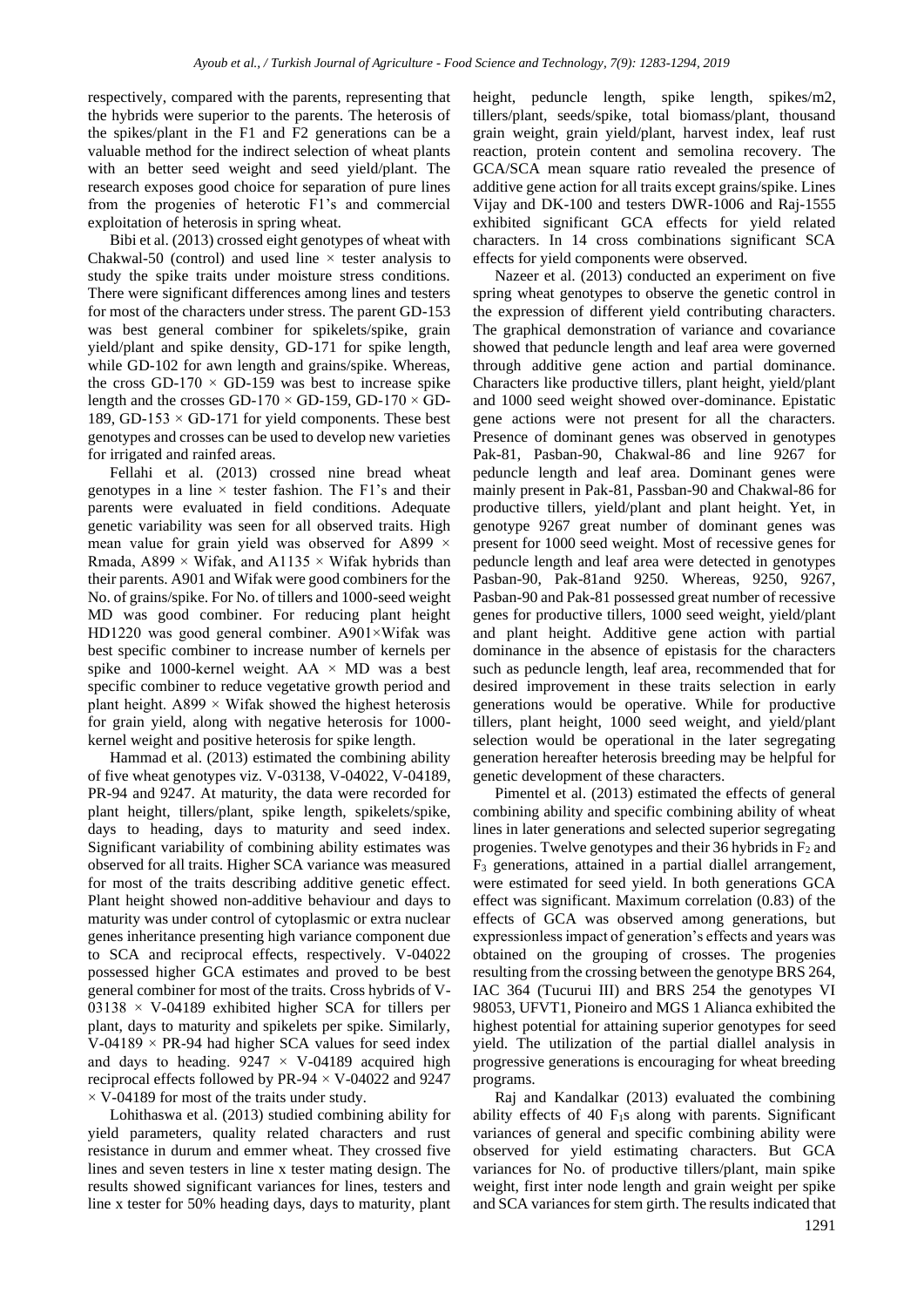most of characters including grain yield were controlled by both additive as well as non-additive inheritance. The combining ability effects showed that parents HD2964, DDW32, DDW11 and HS493 recognized as good general combiners for many traits. The cross combinations, DBW39 × HPW285, SONALIKA × RAJ4119, MP4010 × HS493 and MP4010  $\times$  HD2964 were good specific combiners for yield component characters.

Singh et al. (2013) analysed the combining ability using ten genotypes of bread wheat. Results showed that both additive and non-additive genetic components were involved to control different characters. However, the GCA/SCA variances ratio revealed superiority of nonadditive genetic effects in nearly all characters. Genotypes HD 285, WH 789 and Raj 4063 were found as good general combiners, while cross combinations WH  $789 \times NW$  3015, HUW 468  $\times$  UP 2614 and HS 448  $\times$  Raj 4063 were best specific combiners for yield/plant and other related characters. However, hybrids of WH 789 × NW 3015, HS 448  $\times$  Raj 4063 and K 209  $\times$  HD 2851 were most favourable for taking advantage in future breeding programs, on the basis of their performance and significant specific combining ability effects for yield components.

Tahmasebi et al. (2013) assessed the genetic diversity and interrelationship of traits in some of promising wheat lines and determine the traits effecting yield. Fifteen wheat lines and one wheat cultivar were evaluated for agromorphological characters. Analysis of variance showed significant difference between all characters except period of grain filling and No. of grains/spike. Among all traits, higher genetic coefficient variation and phenotypic coefficient variation were observed for grain yield, number of spikes and 1000-grain weight. Correlation analysis showed significant and positive relationship of grain yield with 1000-grain weight, plant height and No. of spikes. In regression analysis, 1000-grain weight, plant height and No. of spikes/plant remained in the final model.

Aslam et al. (2014) used three elite wheat lines viz. 9436, 9444 and 9452 as female parents and three wheat varieties viz. SH-2002, Sehar 2006 and Lasani 2008 as male parents to produce 9 F1 crosses. Parent line 9452 and tester SH-2002 were found good general combiner for yield and its components.  $9436 \times$  SH-2002,  $9444 \times$  SH-2002, 9452  $\times$  Sehar 2006 and 9452  $\times$  Lasani 2008 were more promising hybrids for grain yield components. The combining ability studies show that both additive and nonadditive gene effects exist in genetic material.

Barot et al. (2014) crossed the four lines with eight testers to study the combining ability, gene action and heterosis for yield and yield contributing traits in wheat using line  $\times$  tester analysis. Results showed that the traits which are under study showed both additive and nonadditive gene action. The traits which showed preponderance of additive gene action in the inheritance have higher general combining ability variances than the specific combining ability variances. GW11  $\times$  GW322 were good combiners for grain yield per plant, harvest index and protein content. The highest heterosis over standard check variety (GW 496) for grain yield per plant was registered by the cross GW  $503 \times$  GW 190 followed by GW 173  $\times$  GW 190, GW 11  $\times$  GW 190 and GW 503  $\times$ GW 322.

Noorka and Silva (2014) investigate the morphological and physiological traits under water stressed and normal condition. They used Line  $\times$  tester mating design to cross seven water stressed tolerant genotypes (Pakistani, Indian and CIMMYT) with seven local water stressed susceptible lines. The hybrids and parents were sown in two different environments to study the combining ability effects and best combiners for different traits were selected. They concluded that genotypes Neser, Dharwar Dry, Inqlab-91 are good combiners among others while Bakhar-2002 × 9247, Dharwar Dry  $\times$  9021, Bakhar-2002  $\times$  9244, and Nesser  $\times$  9244 are good cross combiners. Under normal irrigation genotype 9252 performed best and under waterstressed condition genotype Dharwar Dry performed best in case of grain yield. Different traits showed additive and non-additive types of gene action under both environmental conditions.

### **Summary**

Wheat production is decreasing due to many stresses and there is need to increase its yield. This review totally gives us the information that what is multi-ovary wheat and how we can use it in our breeding lines to improve our genotype. How it can increase our yield? Because being a breeder main focus is on yield. What is the position of the genes which produce multi-ovary and also found that is there any difference in this and common wheat in the light of different characters. From above studies it is showed that the inheritance of trigrain wheat is not understood. Some support the single dominant gene controlled trait, some support the two recessive non-complementary genes controlled trait and some favour the both as it is controlled by both dominant and recessive genes in different trigrain lines. Above this how combining ability works toward different yield and yield contributing traits. What are the types of gene actions which operate them? This reveals the information about the performance of different lines of wheat toward different types of environment and in different situations. By the selection of different lines we can use it in the breeding programs as parents. Our main focus is to seek the information to lessen all the losses and improve the yield with the raising challenges

#### **References**

- Acquaah G. 2006. Principles of plant genetics and breeding. Blackwell publishing, Ltd.
- Ahmad F, Khan S, Ahmad SQ, Khan H, Khan A, Muhammad S. 2011. Genetic analysis of some quantitative traits in bread wheat across environments. Afr. J. Agri. Res. 6: 686-692.
- Akbar M, Anwar J, Hussain M, Qureshi MH, Khan S. 2009. Line  $\times$  tester analysis in bread wheat (Triticum aestivum L.). J. Agri. Res. 47: 411-420
- Akram Z, Ajmal S, Khan KS, Qureshi R, Zubair M. 2011. Combining ability estimates of some yield and quality related traits in spring wheat (*Triticum aestivum*L.). Pak. J. Bot. 43: 221-231
- Anonymous. 2015-16. Pakistan Ministry of food, Agriculture and Livestock, Finance Division, Economic Advisor's Wing, Islamabad, Pakistan. pp. 23–41.
- Aslam R, Munawar M, Salam A. 2014. Genetic Architecture of Yield Components Accessed Through Line×Tester Analysis in Wheat (Triticum aestivum L.). Universal J. Plant Sci. 2: 93-96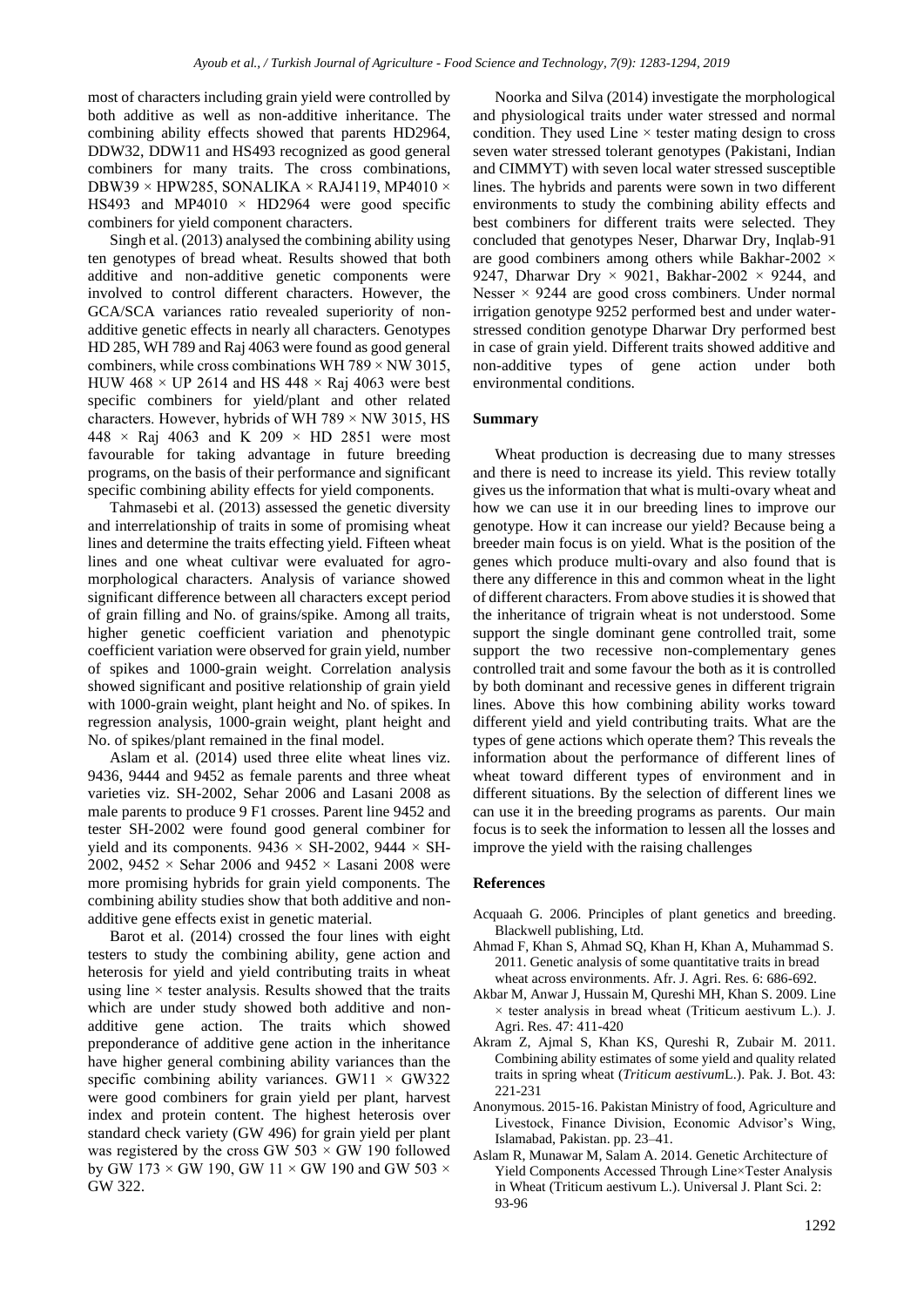- Barot HG, Patel MS, Sheikh WA, Patel LP, Allam CR. 2014. Heterosis and combining ability analysis for yield and its component traits in wheat [Triticum aestivum (L.)]. Electronic J. Plant Breed. 5(3): 350-359.
- Beche E, Silva CLD, Pagliosa ES, Capelin MA, Franke J, Matei G, Benin G. 2013. Hybrid performance and heterosis in early segregant populations of Brazilian spring wheat. Australian J. Crop Sci. 7(1): 51-57.
- Bibi R, Hussain SB, Khan AS, Raza I. 2013. Assessment of combining ability in bread wheat by using line  $\times$  tester analysis under moisture stress conditions. Pakistan J. Agri. Sci. 50(1): 111-115.
- Cheema NM, Ihsan M, Mian MA, Rabbani G, Tariq MA, Mahmood A. 2007. Gene action studies for some economic traits in spring wheat. Pakistan J. Agri. Res. 20(3/4): 99-104.
- Chen, J., Linghua Z, Bingli W. 1983. A preliminary report on the discovery and breeding of the trigrain wheat. Acta agronomica sinic. 9(1): 69-71.
- Chowdhry MA, Ambreen A, Khaliq I. 2002. Genetic control of some polygenic traits in *Aestivum* species. Asian J. Plant Sci. 1(3): 235-237.
- Chowdhry MA, Chaudhry MA, Gilani SMM, Ahsan M. 2001. Genetic control of some yield attributes in bread wheat. Pakistan J. Biol. Sci. 4(8): 980-982.
- Cox TS, Murphy JP. 1990. The effect of parental divergence on F<sup>2</sup> heterosis in winter wheat crosses. Theor. Appl. Genet. 79: 241-150.
- Dagustu N. 2008. Genetic analysis of grain yield per spike and some agronomic traits in diallel crosses of bread wheat (*Triticum aestivum* L.). Turkish J. Agri. For. 32: 249-258.
- Dhadhal B, Dobariya K, Ponkia H, Jivani L. 2008. Gene action and combining ability over environments for grain yield and its attributes in bread wheat (*Triticum aestivum* L.). Int. J. Agri. Sci. 4(1): 66-72.
- Dong-xu, Z, Shou-cai M, Gai-sheng Z, Na N. 2010. Molecular Marker Detection of Genetic Background in Near-isogenic Lines with Multi-ovary Character. J. Triticeae Crops. 30(3): 406-410.
- Echeverry-Solarte M, Kumar AA, S. Kianian S, Mantovanim EE, Simsek SS, Alamri MS, Mergoum M. 2014. Genome-wide genetic dissection of supernumerary spikelet and related traits in common wheat. The plant genome. 7: 1-16.
- Esmail RM. 2007. Detection of Genetic Components Through Triple Test Cross and Line × Tester Analysis in Bread Wheat. World J. Agri. Sci. 3(2): 184-190.
- Fellahi ZEA, Hannachi A, Bouzerzour H, Boutekrabt A. 2013. Line  $\times$  tester mating design analysis for grain yield and yield related traits in bread wheat (*Triticum aestivum* L.). Int. J. Agron. 201851: 1-9.
- Gorjanovic B, Balalic MK. 2007. Inheritance of plant height, spike length and number of spikelets per spike in Durum wheat. Proc. Nat. Sci. MaticaSrpska Novi Sad, 102: 27-33.
- Gowda M, Longin CFH, Lein V, Reif JC. 2012. Relevance of Specific versus General Combining Ability in Winter Wheat. Crop Sci. 52: 2494-2500.
- Guo-hui Z, Gai-Sheng Z, Feng-hui G, Na N, Shou-cai M, Dongliang P, Kui W. 2008. Study on factors influencing penetrance of multiovary in wheat. *J. Plant Genet. Resour.* 9:528-530.
- Hammad G, Kashif M, Munawar M, Ijaz U, Raza MM, Saleem M, Abdullah. 2013. Genetic analysis of quantitative yield related traits in spring wheat (*Triticum aestivum* L.). Am. Euras. J. Agri. Environ. Sci. 13(9): 1239-1245.
- Haq WUl, Malik MF, Rashid M, Munir M, Akram Z. 2008. Evaluation and estimation of heritability and genetic advancement for yield related attributes in wheat lines. Pakistan J. Bot. 40(4): 1699-1702.
- Hasnain Z, Abbas G, Saeed A, Shakeel A, Muhammad A, Rahim MA. 2006. Combining ability for plant height and yield related traits in wheat, *Triticum aestivum* L. J. Agri. Res. 44(3): 167-173.
- Huibin DW, Yaozhi W, Jishan N. 1992. Abnormal development of stamen in trigrain wheat. J. Lanzhou Univ. 28: 157-162.
- Iqbal M, Khan AA. 2006. Analysis of combining ability for spike characteristics in wheat (*Triticum aestivum* L.). Int. J. Agri. Biol. 8(5): 684-687.
- Jain SK, Sastry E. 2012. Heterosis and combining ability for grain yield and its contributing traits in bread wheat (*Triticum aestivum* L.). Res. Rev. J. Agri. Allied Sci. 1(1): 17-22.
- Jun-Wei W, Gai-Sheng Z, Hong-Wei L, Ya-Zhen S, Na N. 2005. Detection of A RAPD Marker Linked to Dominant Multiovary Gene in Wheat (*Triticum aestivum*). J. Agri. Biotechnol. 5: 553-556.
- Kamaluddin, Singh RM, Prasad LC, Abdin MZ, Joshi AK. 2007. Combining ability analysis for grain filling duration and yield traits in spring wheat (*Triticum aestivum* L. em. Thell.). Genet. Mol. Biol. 30(2): 411-416.
- Kapoor E, Mondal S, Dey T. 2011. Combining ability analysis for yield and yield contributing traits in winter and spring wheat combinations. J. Wheat Res. 3(2): 52-58.
- Kashif M, Khan AS. 2008. Combining ability studies for some yield contributing traits of bread wheat under normal and late sowing conditions. Pakistan J. Agri. Sci. 45(1): 44-49.
- Kashif M, Khaliq I. 2003. Determination of general and specific combining ability effects in a diallel cross of spring wheat. Pakistan J. Biol. Sci. 6(18): 1616-1620.
- Kempthorne O. 1957. An Introduction to Genetic Statistics. John Willey and Sons Inc., New York.
- Khaliq I, Chowdhry MA. 2001. Inheritance of yield related traits across environments. Pakistan J. Biol. Sci. 4(7): 829-837.
- Khan MA, Ahmad N, Akbar M, Rehman A, Iqbal MM. 2007. Combining ability analysis in wheat. Pakistan J. Agri. Sci.  $44(1): 1-5.$
- Krystkowaik K, Adamski T, Surma M, Kaczmarek Z. 2009. Relationship betwwen phenotypic and genetic diversity of parental genotypes and the specific combining ability and heterosis effects in wheat (*Triticum aestivum* L.). Euphytica. 165: 419-434.
- Kumar A, Thakur KS, Sethi GS, Bhandari JS. 2003 combining ability analysis for grain yield and some other morphophysiological traits in winter  $\times$  spring wheat hybrids. Crop Res. Hisar. 26(2): 334-338.
- Lohithaswa H, Desai S, Hanchinal R, Patil B, Math K, Kalappanavar I, Bandivadder T, Chandrashekhara C. 2013. Combining ability in tetraploid wheat for yield, yield attributing traits, quality and rust resistance over environments. Karnataka J. Agri. Sci. 26(2): 190-193.
- Mahpara S, Ali Z, Ahsan M. 2008. Combining ability analysis for yield and yield related traits among wheat varieties and their F<sup>1</sup> hybrids. Int. J. Agri. Biol. 10(6): 599-604.
- Majeed S, Sajjad M, Khan SH. 2011. Exploitation of non-additive gene actions of yield traits for hybrid breeding in spring wheat. J. Agri. and Soc. Sci. 7(4): 131-135.
- Malano IA. 2008. Line  $\times$  tester analysis for estimating combining ability in bread wheat (*Triticum aestivum* L.). SAUT, Tandojam (Pakistan). Plant genetics breed. Pagination. 100.
- Memon S, Qureshi M, Ansari BA, Sial MA. 2007. Genetic heritability for grain yield and its related characters in spring wheat (*Triticum aestivum* L.). Pakistan J. Bot. 39(5): 1503- 1509.
- Narro L, Pandey S, Cross J, Leon CD, Salazar F. 2003. Using line  $\times$  tester interaction for the formation of yellow maize synthetics tolerant to acid soils. Crop Sci. 43: 1718-1728.
- Nazeer W, Hussain T, Khan MA, Naeem M, Amjid MW, Hussain K. 2013. Mechanism of Inheritance for Quantitative Traits in Intera-Specific Crosses of *Triticum aestivum* L. World Applied Sci. J. 22(10): 1440-1448.
- Noorka IR, Teixeira JA, Silva D. 2014. Physical and morphological markers for adaptation of drought-tolerant wheat to arid environments. Pak. J. Agri. Sci. 51(4): 943-952.